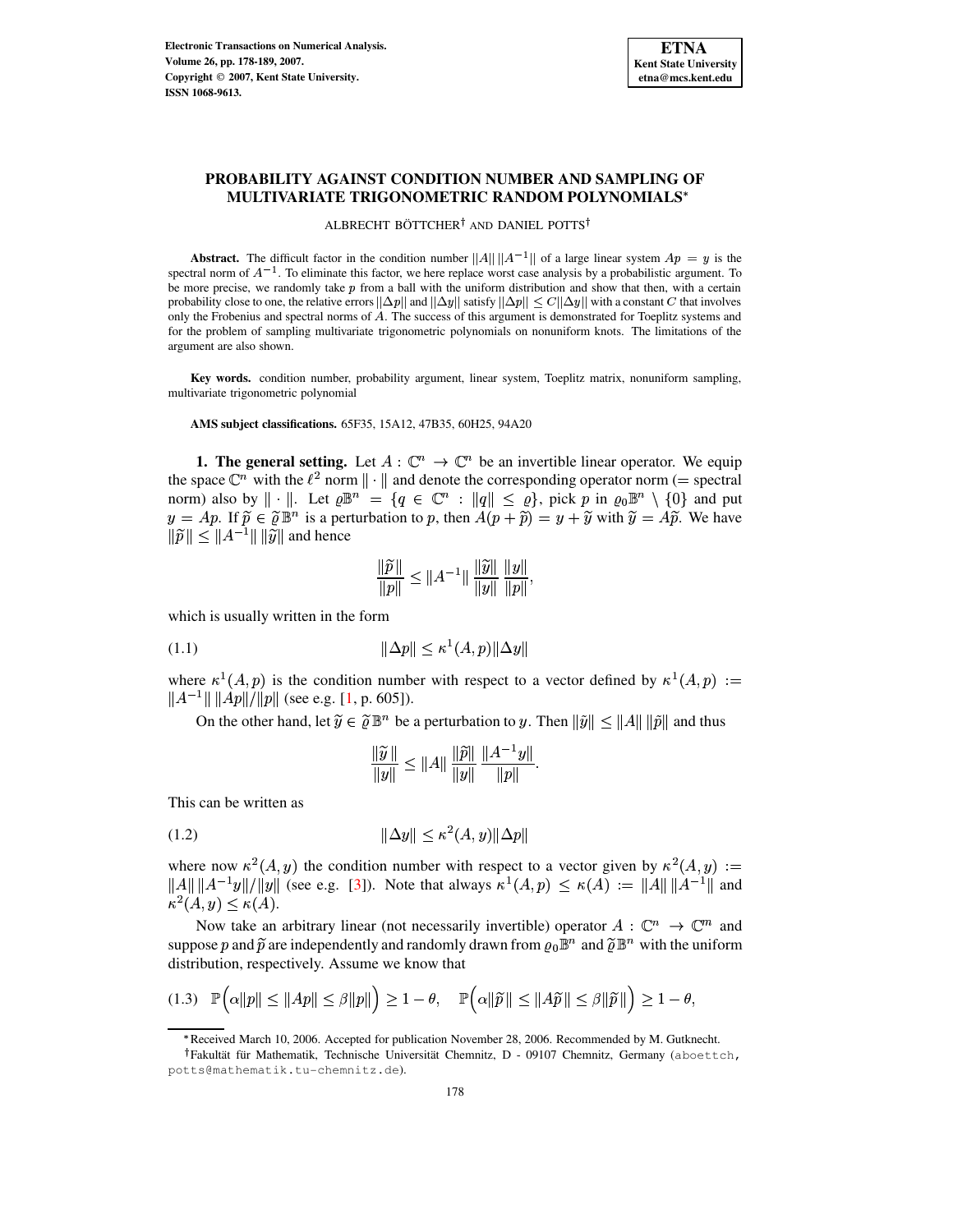| <b>ETNA</b>                  |
|------------------------------|
| <b>Kent State University</b> |
| etna@mcs.kent.edu            |

## PROBABILITY, CONDITION NUMBER, AND SAMPLING 179

where  $\mathbb{P}(E)$  is the probability of the event  $E, \theta \in [0, 1)$ , and  $\alpha, \beta \in (0, \infty)$ . Note that  $\mathbb{P}(\|p\| = 0) = 0$  and  $\mathbb{P}(\|Ap\| = 0) = 0$ , so that these two cases can be ignored. It follows that

<span id="page-1-0"></span>
$$
\frac{\|\widetilde{p}\|}{\|p\|} \le \frac{1}{\alpha} \frac{\|A\widetilde{p}\|}{\|p\|} \le \frac{\beta}{\alpha} \frac{\|A\widetilde{p}\|}{\|Ap\|} = \frac{\beta}{\alpha} \frac{\|\widetilde{y}\|}{\|y\|}
$$

or, equivalently,

$$
\|\Delta p\| \le \frac{\beta}{\alpha} \|\Delta y\|
$$

with a probability of at least  $(1 - \theta)^2$ . One similarly obtains that

<span id="page-1-1"></span>
$$
\|\Delta y\| \le \frac{\beta}{\alpha} \|\Delta p\|
$$

with a probability of at least  $(1 - \theta)^2$ .

In many cases the estimation of  $||A^{-1}||$  or  $||A^{-1}y||$  is difficult, so that the basic quantities  $\kappa^1(A, p)$  in [\(1.1\)](#page-0-0) or  $\kappa^2(A, y)$  in [\(1.2\)](#page-0-1) are not available. In contrast to this, it is frequently easy to establish inequalities of the form [\(1.3\)](#page-0-2). Consequently, we can invoke [\(1.4\)](#page-1-0) or [\(1.5\)](#page-1-1) to prove that the equation  $Ap = y$  is well-posed at least with a certain probability.

In [\[3\]](#page-11-1) it was shown that if  $q \in \mathbb{R}^{\mathbb{R}^n}$  is randomly drawn from the uniform distribution, then

$$
E\left(\frac{\|Aq\|^2}{\|A\|^2\|q\|^2}\right) = \frac{\|A\|_{\rm F}^2}{\|A\|^2 n}, \quad \sigma^2\left(\frac{\|Aq\|^2}{\|A\|^2\|q\|^2}\right) \le \frac{2}{n+2},
$$

where E and  $\sigma^2$  denote the expected value and the variance and  $\|\cdot\|_F$  stands for the Frobenius norm (= Hilbert-Schmidt norm). Consequently, Chebyshev's inequality yields

$$
\mathbb{P}\left(\left|\frac{\|Aq\|^2}{\|q\|^2} - \frac{\|A\|_{\text{F}}^2}{n}\right| \leq \varepsilon \|A\|^2\right) \geq 1 - \frac{2}{(n+2)\varepsilon^2},
$$

whence

$$
\mathbb{P}\left(\left(\frac{\|A\|_{\mathrm{F}}^2}{n}-\varepsilon\|A\|^2\right)\|q\|^2\leq\|Aq\|^2\leq\left(\frac{\|A\|_{\mathrm{F}}^2}{n}+\varepsilon\|A\|^2\right)\|q\|^2\right)\geq 1-\frac{2}{(n+2)\varepsilon^2}.
$$

Notice that this estimate is independent of R. Thus, if  $||A||_F^2/n > \varepsilon ||A||^2$ , then [\(1.3\)](#page-0-2) and [\(1.4\)](#page-1-0) give

<span id="page-1-2"></span>(1.6) 
$$
\|\Delta p\|^2 \le \frac{\|A\|_{\mathrm{F}}^2/n + \varepsilon \|A\|^2}{\|A\|_{\mathrm{F}}^2/n - \varepsilon \|A\|^2} \|\Delta y\|^2
$$

with a probability of at least

<span id="page-1-3"></span>
$$
(1.7)\qquad \qquad \left(1-\frac{2}{(n+2)\varepsilon^2}\right)^2.
$$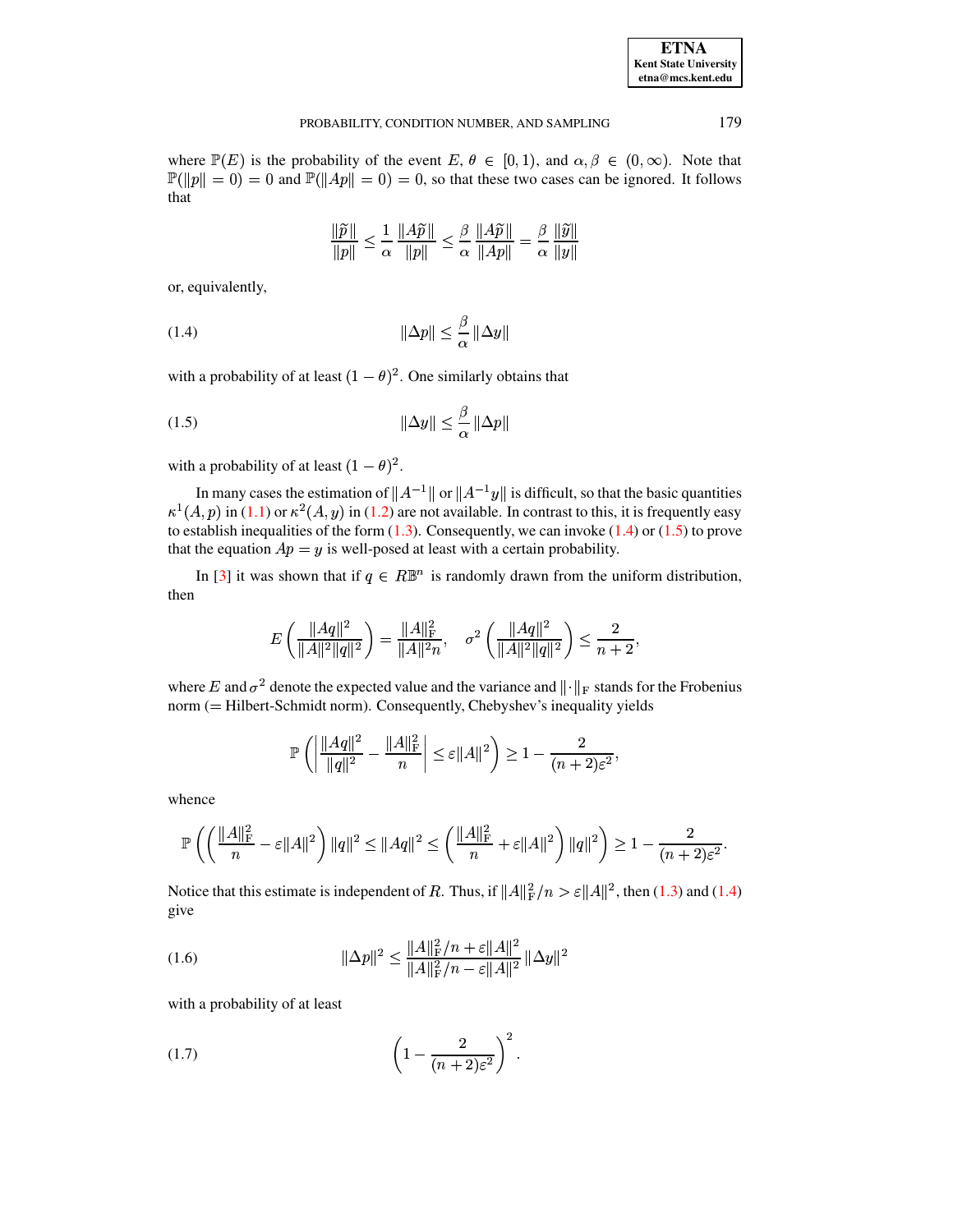

 $\overline{2}$ 

#### A. BÖTTCHER AND D. POTTS

**2. Toeplitz systems.** Let  $\mathbb{T}^d = \mathbb{R}^d / \mathbb{Z}^d$  and pick  $a \in L^{\infty}(\mathbb{T}^d)$ . Put  $E_n = \{1, ..., n\}$ . The Toeplitz operator  $T_n(a)$  is the linear operator on  $\ell^2(E_n^d)$  defined by

$$
(T_n(a)p)_j = \sum_{k \in E_n^d} a_{j-k} p_k \quad (j \in E_n^d)
$$

where  $\{a_m\}_{m\in\mathbb{Z}^d}$  is the sequence of the Fourier coefficients of a. The function a is usually referred to as the symbol of  $T_n(a)$ . The question of whether the condition numbers  $\kappa(T_n(a)) = ||T_n(a)|| ||T_n^{-1}(a)||$  remain bounded has been studied for a long time (see, e.g., [5], [6], [7]). Criteria are known for all dimensions  $d$ , but these are effectively verifiable for  $d = 1$  only. Moreover, for smooth functions  $a \in C(\mathbb{T})$   $(d = 1)$  it turns out that generically  $\kappa(T_n(a))$  either remains bounded or grows exponentially fast to infinity (see [4] and [12]).

The following result tells a completely different story. It shows that from the probabilistic point of view the systems  $T_n(a)p = y$  are asymptotically always well-conditioned. We put

$$
||a||_{\infty} = \operatorname*{ess\;sup}_{\tau \in \mathbb{T}^d} |a(\tau)|, \quad ||a||_2 = \left(\int_{\mathbb{T}^d} |a(\tau)|^2 \, \frac{|d\tau|}{(2\pi)^d}\right)^{1/2},
$$

<span id="page-2-0"></span>where  $|d\tau| = |d(e^{i\theta_1}, \dots, e^{i\theta_d})| = d\theta_1 \dots d\theta_d$ . Note that always  $||a||_2 \le ||a||_{\infty}$ . THEOREM 2.1. If  $\varepsilon ||a||_{\infty}^2 < ||a||_2^2$ , then

$$
\mathbb{P}\left(\|\Delta p\|^2 \leq \frac{2(\|a\|_2^2+\varepsilon\|a\|_\infty^2)}{\|a\|_2^2-\varepsilon\|a\|_\infty^2}\left\|\Delta y\right\|^2\right) \geq \left(1-\frac{2}{n^d\varepsilon^2}\right)
$$

for all sufficiently large n. In particular,

$$
\lim_{n\to\infty} \mathbb{P}\left(\|\Delta p\|^2 \leq \frac{2(\|a\|_2^2 + \varepsilon \|a\|_{\infty}^2)}{\|a\|_2^2 - \varepsilon \|a\|_{\infty}^2} \|\Delta y\|^2\right) = 1.
$$

*Proof.* From  $(1.6)$  and  $(1.7)$  we deduce that

$$
\mathbb{P}\left(\|\Delta p\|^2 \leq \frac{\|T_n(a)\|_{\mathbb{F}}^2/n^d + \varepsilon \|T_n(a)\|^2}{\|T_n(a)\|_{\mathbb{F}}^2/n^d - \varepsilon \|T_n(a)\|^2}\|\Delta y\|^2\right) \geq \left(1 - \frac{2}{(n^d+2)\varepsilon^2}\right)^2.
$$

It is well known that  $||T_n(a)||^2 \to ||a||_{\infty}^2$ , and the multivariate version of the Avram-Parter theorem (for which see [13]) says that  $||T_n(a)||_F^2/n^d \to ||a||_2^2$ .  $\Box$ 

<span id="page-2-1"></span>3. Limitations. The argument employed here has of course its limitations. One of them is that passage to (1.6) requires that  $||A||_F^2/n > \varepsilon ||A||^2$  and that  $\varepsilon > 0$  cannot be made arbitrarily small because  $(1.7)$  must be a number less than one. In several cases of interest,  $A = A_n$  is the principal  $n \times n$  truncation of a bounded linear operator A on  $\ell^2(\mathbb{N})$ . In other words,  $A = A_n$  is the compression of A to  $\ell^2({1,\ldots,n})$ . It follows that  $||A_n||$  converges to  $\|\mathbb{A}\|$ . The critical term is  $\|A_n\|_F^2/n$ . If this term goes to zero sufficiently fast, we cannot guarantee the inequality  $||A_n||_F^2/n > \varepsilon ||A_n||^2$  with an  $\varepsilon$  such that  $n\varepsilon^2 \to \infty$ .

Suppose, for example, K is a compact operator on  $\ell^2(\mathbb{N})$ . Then  $K_n p = y$  is expected to be an asymptotically ill-posed equation. In  $[3,$  Theorem 5.1] it was shown that indeed  $||K_n||_F^2/n \to 0$ , which confirms that expectation.

The Toeplitz matrices  $T_n(a)$  make sense for every  $a \in L^1(\mathbb{T})$ . However, they are the principal  $n \times n$  truncations of a bounded operator if and only if  $a \in L^{\infty}(\mathbb{T})$ . Theorem 2.1 for  $d = 1$  says that  $||T_n(a)||_F^2/(n||T_n(a)||^2) \rightarrow ||a||_2^2/||a||_\infty^2$  if  $a \in L^\infty(\mathbb{T})$ . In [3] it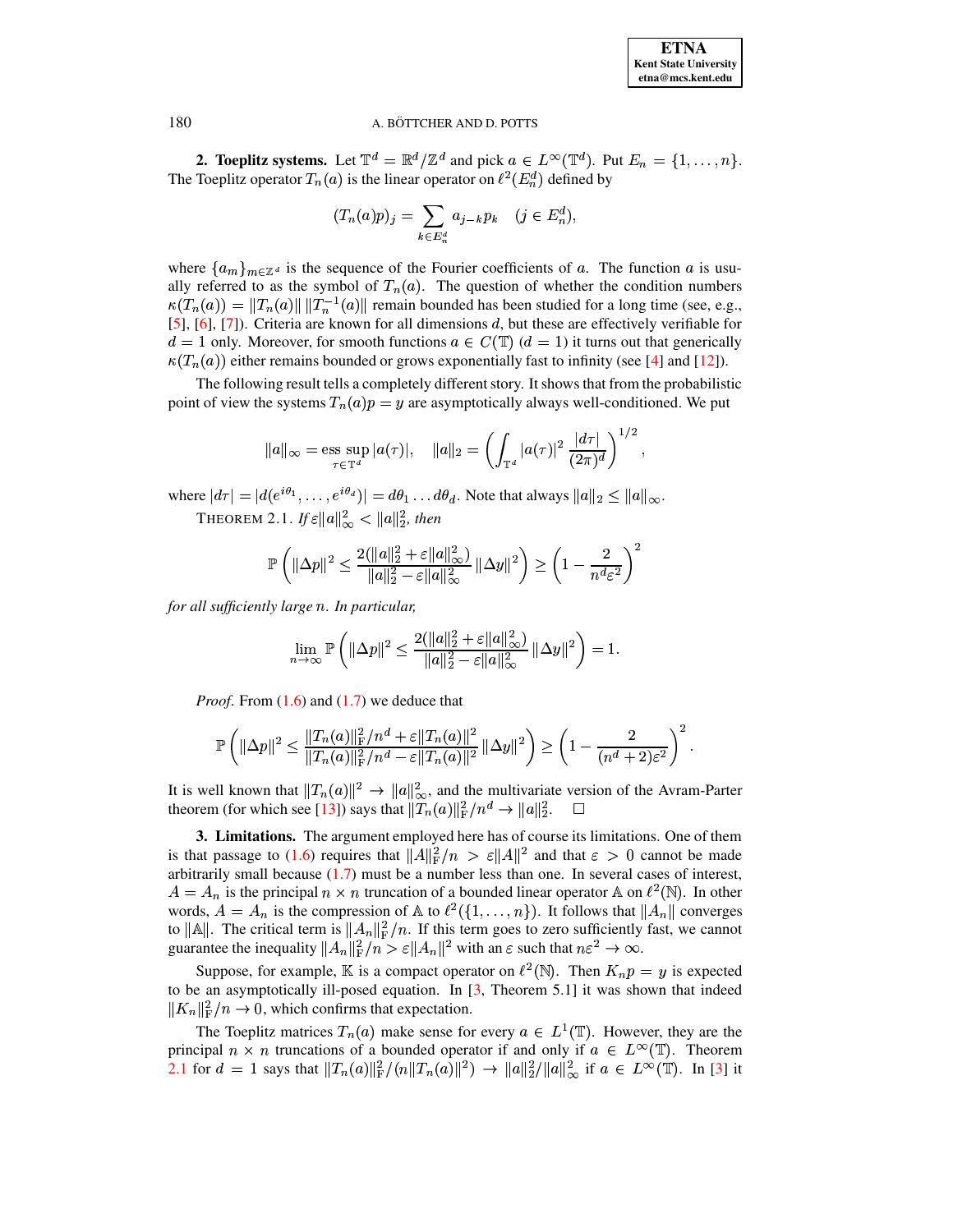was proved that  $||T_n(a)||_F^2/(n||T_n(a)||^2) \to 0$  if  $a \in L^1(\mathbb{T}) \setminus L^{\infty}(\mathbb{T})$ . Thus, the systems  $T_n(a)p = y$  are not tractable by our approach if  $a \in L^1(\mathbb{T}) \setminus L^{\infty}(\mathbb{T})$ . The same must be said of the principle  $n \times n$  truncations of the Hankel matrix  $\mathbb{A} = (a_{j+k-1})_{j,k=1}^{\infty}$  generated by the Fourier coefficients of a function  $a \in L^1(\mathbb{T})$ . In this case always  $||A_n||_F^2/(n||A_n||^2) \to 0$  (see [3, Theorem 5.2]). Notice that this also happens for  $a \in L^{\infty}(\mathbb{T})$ , in which case the Hankel matrix A induces a bounded operator on  $\ell^2(\mathbb{N})$ .

4. Sampling of trigonometric polynomials. Let  $\Pi_M = \{-M, \dots, M\}$ . We now embark on the problem of finding the coefficients  $p_k$  ( $k \in \Pi_M^d$ ) of a trigonometric polynomial

<span id="page-3-0"></span>
$$
(4.1)\qquad \qquad p(x) = \sum_{k \in \Pi_M^d} p_k e^{2\pi i k \cdot x}
$$

from the values  $p(x_i)$  at given points  $x_1, \ldots, x_r \in [0,1]^d$ . Thus, letting

$$
p = (p_k)_{k \in \Pi_M^d}, \quad y = (p(x_j))_{j=1}^r,
$$

we have to solve the linear equation  $Up = y$  with

$$
U = \left( e^{2\pi i k \cdot x_j} \right)_{j \in \{1, ..., r\}, k \in \Pi_M^d}.
$$

Put  $n = (2M+1)^d$ . Together with the  $r \times n$  system  $Up = y$  we also consider the  $n \times n$  system  $U^*Up = y$  and the  $r \times r$  system  $UU^*p = y$ . In these three systems, p and y need not be the same vectors, but we always assume that  $p$  is randomly drawn from a ball of appropriate dimension with the uniform distribution.

In what follows we are concerned with asymptotic results. We therefore assume that  $d$ remains fixed but that  $\{x_1, \ldots, x_r\}$  is a set depending on M and that M and r go to infinity.

As for random sampling, we remark that Bass and Gröchenig [2] work with a randomly chosen set  $\{x_1, \ldots, x_r\}$  of sampling points and prove that there exist constants  $A, B \in$  $(0, \infty)$  depending only on M and d such that

$$
\mathbb{P}\Big((1-\varepsilon)r\|q\|^2 \leq \|Uq\|^2 \leq (1+\varepsilon)r\|q\|^2\Big) \geq 1 - Ae^{-Br\varepsilon^2/(1+\varepsilon)}
$$

for every  $\varepsilon \in (0,1)$  and all trigonometric polynomials q of the form (4.1). Clearly, this implies that

$$
\mathbb{P}\left(\|\Delta p\| \le \sqrt{\frac{1+\varepsilon}{1-\varepsilon}} \|\Delta y\|\right) \ge 1 - Ae^{-Br\varepsilon^2/(1+\varepsilon)}
$$

and hence that if we fix a threshold  $C > 1$ , then  $\mathbb{P}(\|\Delta p\| < C \|\Delta y\|)$  converges to 1 exponentially fast as  $M$  remains fixed and  $r$  goes to infinity (oversampling). In contrast to this, we here pick  $\{x_1, \ldots, x_r\}$  deterministically and show that there are constants  $\alpha, \beta \in (0, \infty)$ and  $\theta \in (0, 1)$  such that

$$
\mathbb{P}\Big(\alpha\|q\| \le \|Uq\| \le \beta\|q\|\Big) \ge 1-\theta
$$

if q is randomly taken and that  $\alpha/\beta \to 1$  and  $\theta \to 1$  if r and M are appropriately adjusted and go to infinity. Our conclusion is that  $\mathbb{P}(\|\Delta p\| \le C \|\Delta y\|) \to 1$  as the two appropriately adjusted parameters  $M$  and  $r$  go to infinity. The techniques employed here do not yield exponentially fast convergence.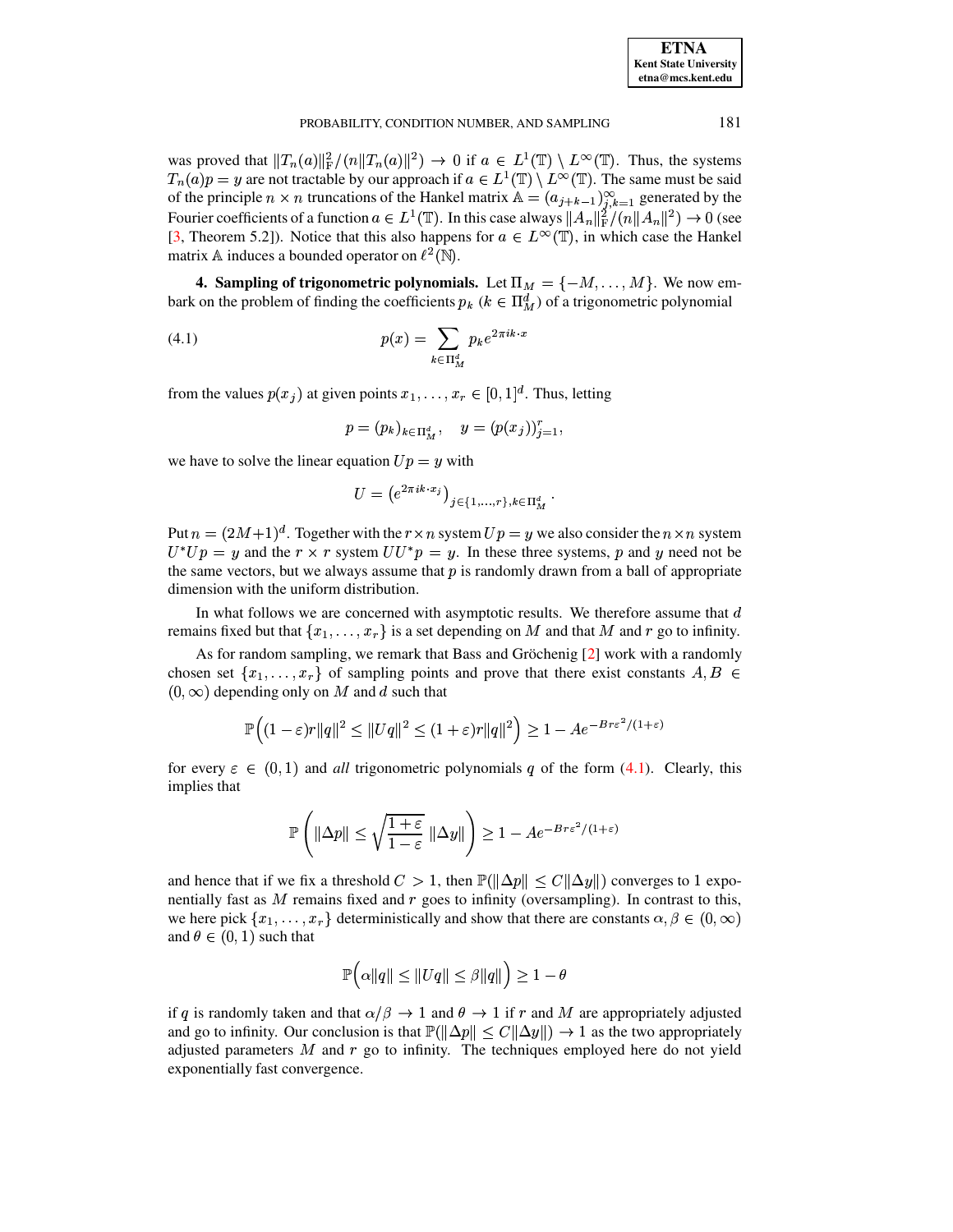5. The spectral norm. For our purposes we need upper bounds for the spectral norms of U,  $T := U^*U$ , and  $S := UU^*$ . Clearly,  $||U||^2 = ||T|| = ||S||$ . The matrix T is a Toeplitz matrix,

$$
T = (T_{k\ell})_{k,\ell \in \Pi_M^d}, \quad T_{k,\ell} = \sum_{j=1}^r e^{-2\pi i (k-\ell) \cdot x_j},
$$

while  $S$  is of the form

$$
S = (S_{hj})_{h,j=1}^r, \quad S_{hj} = K(x_h - x_j), \quad K(x) = \sum_{m \in \Pi_M^d} e^{2\pi i m \cdot x}.
$$

In order to compensate for clusters in the sampling set  $\{x_1, \ldots, x_r\}$ , it is also useful to incorporate weights  $w_j > 0$  into our problem, i.e., to consider the weighted approximation problem

$$
\sum_{j=1}^r w_j |y_j - p(x_j)|^2 \overset{p}{\to} \min.
$$

Letting  $W := diag(w_1, \ldots, w_r)$  we are therefore also interested in bounds for the spectral norm of the Toeplitz matrix  $T^w$  given by

$$
T^w := U^* W U = (T_{k\ell}^w)_{k,\ell \in \Pi_M^d}, \quad T_{k,\ell}^w = \sum_{j=1}^r w_j e^{-2\pi i (k-\ell) \cdot x_j}.
$$

The norm  $||T||$  can be estimated from above by the  $L^{\infty}$  norm of the symbol of the matrix. In the present case, this is the function

$$
a(x) = \sum_{k \in \Pi_M^d} T_{k0} e^{2\pi i k \cdot x} = \sum_{k \in \Pi_M^d} \sum_{j=1}^r e^{2\pi i k \cdot (x - x_j)} = \sum_{j=1}^r K(x - x_j).
$$

Consequently,

<span id="page-4-0"></span>(5.1) 
$$
||T|| \leq \max_{x \in [0,1]^d} \Big| \sum_{j=1}^r K(x - x_j) \Big|.
$$

On the other hand, to get an upper bound for the spectral norm of  $S$ , we can invoke Gershgorin's theorem. Since the diagonal entries of  $S$  are all  $n$ , we obtain that

<span id="page-4-1"></span>(5.2) 
$$
||S|| \le n + \max_{j} \sum_{h \ne j} |S_{hj}| = n + \max_{j} \sum_{h \ne j} |K(x_h - x_j)|.
$$

Of course, it would suffice to work with only one of the estimates  $(5.1)$  and  $(5.2)$ . We rather want to emphasise that two frequently used tools, estimates for Toeplitz matrices through the symbol on the one hand and estimates for diagonal dominant matrices via Gershgorin on the other, lead to essentially the same problem in the case at hand.

We consider two ways of characterising a sequence of knots  $\{x_1, \ldots, x_r\}$  depending on M. First, for  $x, y \in \mathbb{R}^d$  and  $z = (z_1, \ldots, z_d) \in \mathbb{R}^d$  we define

$$
||z||_{\infty} = \max(|z_1|, \ldots, |z_d|), \quad \text{dist}(x, y) = \min_{k \in \mathbb{Z}^d} ||x - y + k||_{\infty}
$$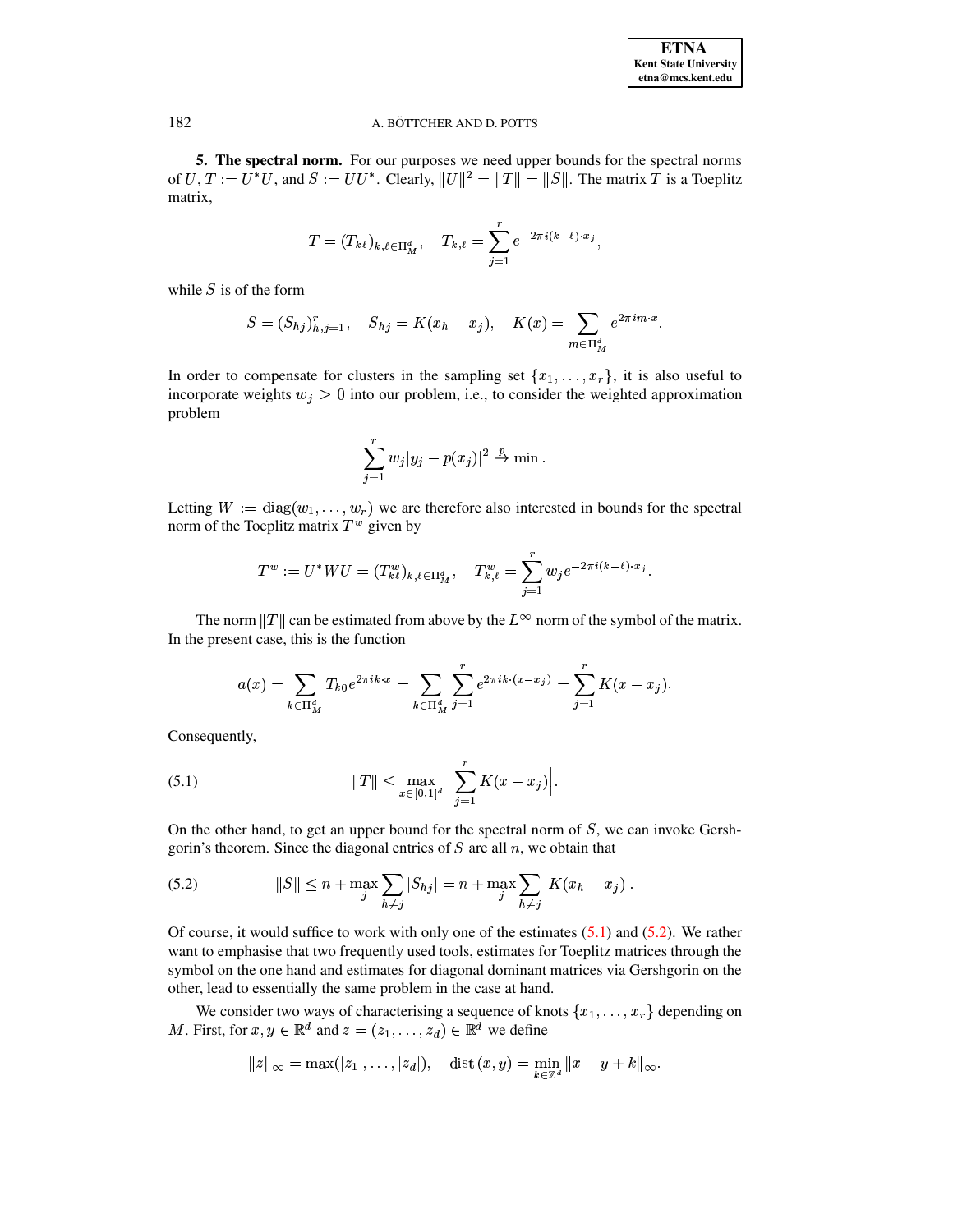**ETNA Kent State University**  $etna@mcs. kent.edu$ 

#### PROBABILITY, CONDITION NUMBER, AND SAMPLING

The separation distance  $\mu$  and mesh norm  $\delta$  of the set  $\{x_1, \ldots, x_r\} \subset [0,1]^d \subset \mathbb{R}^d$  are defined as

$$
\mu=\min_{j\neq \ell} \text{dist}\,(x_j,x_\ell),\quad \delta=2\max_{x\in\mathbb{T}^d}\min_{j=1,...,r} \text{dist}\,(x,x_j),
$$

<span id="page-5-1"></span>respectively. Clearly,  $\mu \leq r^{-1/d} \leq \delta$ . In what follows,  $B_d$  always denotes a positive constant depending only on  $d$ , but not necessarily the same at each occurrence.

LEMMA 5.1. If  $\min_j ||x - x_j||_{\infty} \ge \mu$ , then

$$
\sum_{j=1}^r |K(x-x_j)| \leq B_d \left( \left(M + \frac{1}{\mu} \log \frac{1}{\mu}\right)^d - M^d \right).
$$

*Proof.* This can be shown by using standard arguments (see, for example, [9]) and the estimates

$$
|K(x)| = |K(\xi_1, ..., \xi_d)| \le \frac{(2M+1)^{d-1}}{2|\xi_s|} \quad \text{if} \quad \mu \le |\xi_s| \le \frac{1}{2},
$$
  

$$
|K(x)| = |K(\xi_1, ..., \xi_d)| \le \frac{(2M+1)^{d-2}}{4|\xi_s||\xi_t|} \quad \text{if} \quad \mu \le |\xi_s| \le \frac{1}{2}, \ \mu \le |\xi_t| \le \frac{1}{2},
$$

and so on.  $\Box$ 

A second way of generating a sequence of nonuniform sampling points is as follows. Let  $m_1 = m_1(M), \ldots, m_d = m_d(M)$  be natural numbers that go to infinity as  $M \to \infty$  and divide the cube  $[0, 1]^d$  into  $m_1 \dots m_d$  congruent boxes

<span id="page-5-0"></span>(5.3) 
$$
\left[\frac{i_1}{m_1}, \frac{i_1+1}{m_1}\right] \times \ldots \times \left[\frac{i_d}{m_d}, \frac{i_d+1}{m_d}\right].
$$

Suppose each of these boxes contains at most L points of  $\{x_1, \ldots, x_r\}$  where L is independent of  $M$ . Notice that such a distribution of the sampling points allows the separation distance  $\mu$  to be arbitrarily small.

<span id="page-5-3"></span>LEMMA 5.2. Take one of the boxes (5.3) containing x and denote by E the union of this box and the  $3^d - 1$  neighboring boxes. Then

$$
\sum_{j \notin E} |K(x - x_j)| \leq B_d L \left( \left( M + \frac{\log m_1}{m_1} \right) \dots \left( M + \frac{\log m_d}{m_d} \right) - M^d \right).
$$

*Proof.* Proceed as in the proof of Lemma 5.1.  $\Box$ THEOREM 5.3. We have

<span id="page-5-2"></span>(5.4) 
$$
||T|| = ||S|| \leq B_d \left( M + \frac{1}{\mu} \log \frac{1}{\mu} \right)^d,
$$

$$
(5.5) \t\t\t ||T|| = ||S|| \leq B_d L \left( M + \frac{\log m_1}{m_1} \right) \dots \left( M + \frac{\log m_d}{m_d} \right).
$$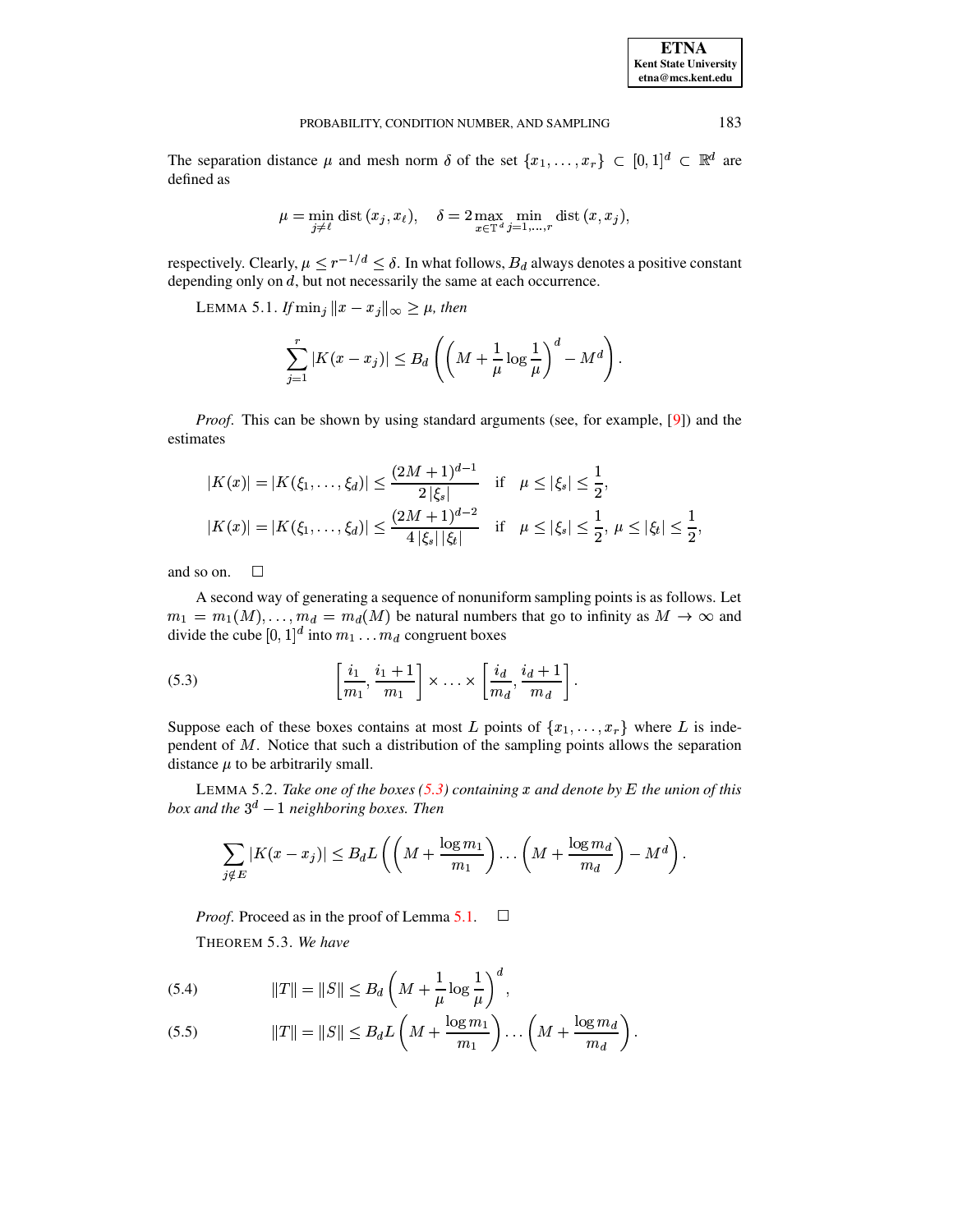*First proof.* We use (5.1) to estimate ||T||. There are at most  $3^d$  indices j such that  $||x - x_j||_{\infty} < \mu$ . Thus, by Lemma 5.1,

$$
||T|| \leq \sum_{||x-x_j||_{\infty} < \mu} |K(x-x_j)| + \sum_{||x-x_j||_{\infty} \geq \mu} |K(x-x_j)|
$$
  

$$
\leq 3^d (2M+1)^d + B_d \left( \left(M + \frac{1}{\mu} \log \frac{1}{\mu}\right)^d - M^d \right),
$$

which implies  $(5.4)$ . Combining the same kind of argument with Lemma 5.2, we obtain  $(5.5)$ .  $\Box$ 

Second proof. This time we employ (5.2) to tackle ||S||. Fix  $j \in \{1, ..., r\}$ . There are at most  $3^d$  indices h such that  $||x_h - x_j||_{\infty} < \mu$ , and hence Lemma 5.1 yields (5.4) as in the previous proof. Also as in the preceding proof one can deduce  $(5.5)$  from Lemma 5.2.  $\Box$ 

6. The system  $Up = y$ . We first consider a sequence of sampling knots governed by a constraint for the separation distance  $\mu$ .

<span id="page-6-2"></span>THEOREM 6.1. If  $\mu \geq \gamma_1 r^{-1/d}$  and  $\gamma_2 M^{1/2+\eta} \leq r^{1/d} \leq \gamma_3 \exp \sqrt[3]{M}$  with positive constants  $\gamma_1$ ,  $\gamma_2$ ,  $\gamma_3$ ,  $\eta$ , then there are two sequences  $\{C_M\}_{M=1}^{\infty}$  and  $\{P_M\}_{M=1}^{\infty}$  such that

$$
C_M > 1, \quad \lim_{M \to \infty} C_M = 1, \quad P_M < 1, \quad \lim_{M \to \infty} P_M = 1
$$

and  $\mathbb{P}(|\Delta p| \leq C_M ||\Delta y||) \geq P_M$ .

<span id="page-6-0"></span>*Proof.* In the case at hand, the constant in  $(1.6)$  is

(6.1) 
$$
\frac{\|U\|_{\mathrm{F}}^2/n + \varepsilon \|U\|^2}{\|U\|_{\mathrm{F}}^2/n - \varepsilon \|U\|^2}
$$

Obviously,  $||U||_F^2 = rn$ . The quantity  $||U||^2 = ||T|| = ||S||$  can be estimated by (5.4). Thus, the constant  $(6.1)$  is not greater than

<span id="page-6-1"></span>(6.2) 
$$
\frac{1 + B_d \varepsilon r^{-1} (M + (1/\mu) \log(1/\mu))^d}{1 - B_d \varepsilon r^{-1} (M + (1/\mu) \log(1/\mu))^d}.
$$

By assumption,

$$
\frac{1}{\mu} \log \frac{1}{\mu} = O(r^{1/d} \log r) = O(r^{1/d} M^{1/3}).
$$

Choose  $\varepsilon = M^{-d/2 + \eta d/2}$ . Then

$$
\varepsilon r^{-1} (M + (1/\mu) \log(1/\mu))^d
$$
  
=  $\left( M^{-1/2 + \eta/2} r^{-1/d} M + M^{-1/2 + \eta/2} r^{-1/d} O(r^{1/d} M^{1/3}) \right)^d$   
=  $\left( M^{1/2 + \eta/2} r^{-1/d} M^{-1/6 + \eta/2} O(1) \right)^d = o(1),$ 

since we may assume that  $-1/6 + \eta/2 < 0$ . Consequently, (6.2) is

$$
\frac{1 + o(1)}{1 - o(1)} =: C_M^2
$$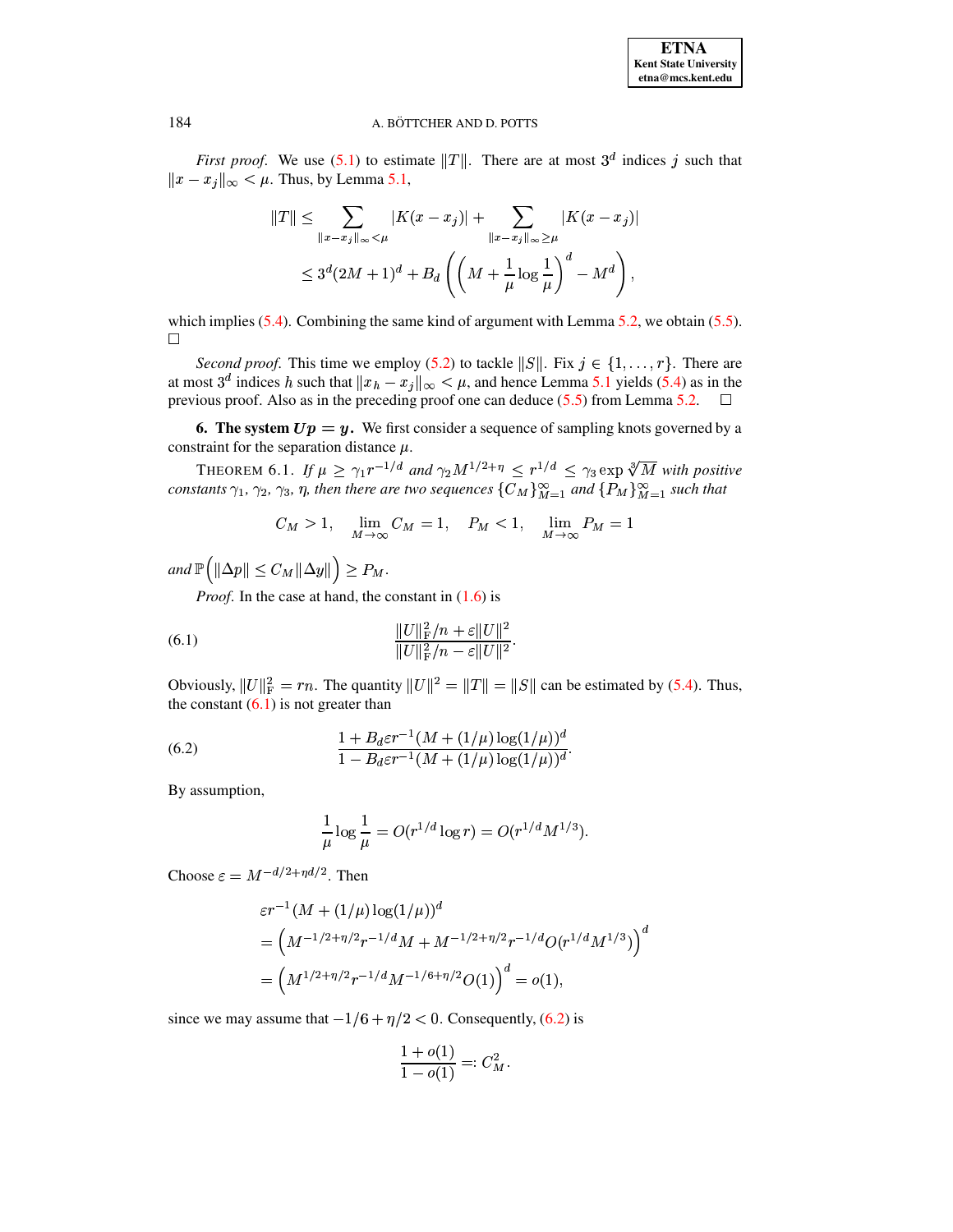From  $(1.6)$  and  $(1.7)$  we now obtain that

$$
\mathbb{P}\Big(\|\Delta p\|^2 \leq C_M^2 \|\Delta y\|^2\Big) \geq \left(1 - \frac{2}{(n+2)\varepsilon^2}\right)^2 =: P_M.
$$

Since

$$
\frac{2}{(n+2)\varepsilon^2} = O\left(\frac{1}{M^d} M^{d-\eta d}\right) = O\left(M^{-\eta d}\right) = o(1),
$$

we finally see that  $P_M \to 1$  as  $M \to \infty$ .  $\Box$ 

In the following theorem, we consider a sequence of knots as before Lemma 5.2.

<span id="page-7-0"></span>THEOREM 6.2. If  $r \geq \gamma M^d$  with a constant  $\gamma > 0$  then there are two sequences  ${C_M}_{M=1}^{\infty}$  and  ${P_M}_{M=1}^{\infty}$  such that

$$
C_M > 1
$$
,  $C_M = 1 + O\left(M^{-d/3}\right)$ ,  $P_M < 1$ ,  $P_M = 1 - O\left(M^{-d/3}\right)$ 

and  $\mathbb{P}(|\Delta p| \leq C_M ||\Delta y||) \geq P_M$ .

*Proof.* By  $(5.5)$ , the constant  $(6.1)$  is at most

$$
\frac{1 + \varepsilon B_d L r^{-1} \left( M + (\log m_1)/m_1 \right) \dots \left( M + (\log m_d)/m_d \right)}{1 - \varepsilon B_d L r^{-1} \left( M + (\log m_1)/m_1 \right) \dots \left( M + (\log m_d)/m_d \right)}
$$

Taking into account that  $r^{-1} = O(M^{-d})$  and choosing  $\varepsilon = M^{-d/3}$ , we see that this is

$$
\frac{1 + O(M^{-d/3})}{1 - O(M^{-d/3})} =: C_M^2 \quad \text{with} \quad C_M = 1 + O(M^{-d/3}).
$$

From (1.6) and (1.7) we infer that  $\mathbb{P}\left(\|\Delta p\| \leq C_M \|\Delta y\|\right) \geq P_M$  with

$$
P_M:=\left(1-\frac{2}{[(2M+1)^d+2]\,M^{-2d/3}}\right)^2=1-O(M^{-d/3}).\quad \Box
$$

Theorems 6.1 and 6.2 are based on the hypothesis that  $r \geq \gamma_2 n^{1/2 + \eta}$  (with some  $\eta > 0$ ) and  $r \ge \gamma n$ . Thus, r has to go to infinity with a rate that does not lag too much in comparison with  $n$ . This restriction is caused by the reason outlined in Section  $3$ .

7. The system  $\sqrt{W}Up = y$ . We now consider a sequence of sampling knots controlled by a constraint for the mesh norm  $\delta$ . Let  $w_j$  be the area (volume) of the Voronoi region of the point  $x_j$ .

<span id="page-7-1"></span>THEOREM 7.1. If  $\delta \le \gamma M^{-1}$  with a positive constant  $\gamma$  then there are two sequences  ${C_M}_{M=1}^{\infty}$  and  ${P_M}_{M=1}^{\infty}$  such that

$$
C_M > 1, \quad C_M = 1 + O\left(M^{-d/2}\right), \quad P_M < 1, \quad P_M = 1 - O\left(M^{-d/2}\right)
$$

and  $\mathbb{P}(|\Delta p| \leq C_M ||\Delta y||) \geq P_M$ .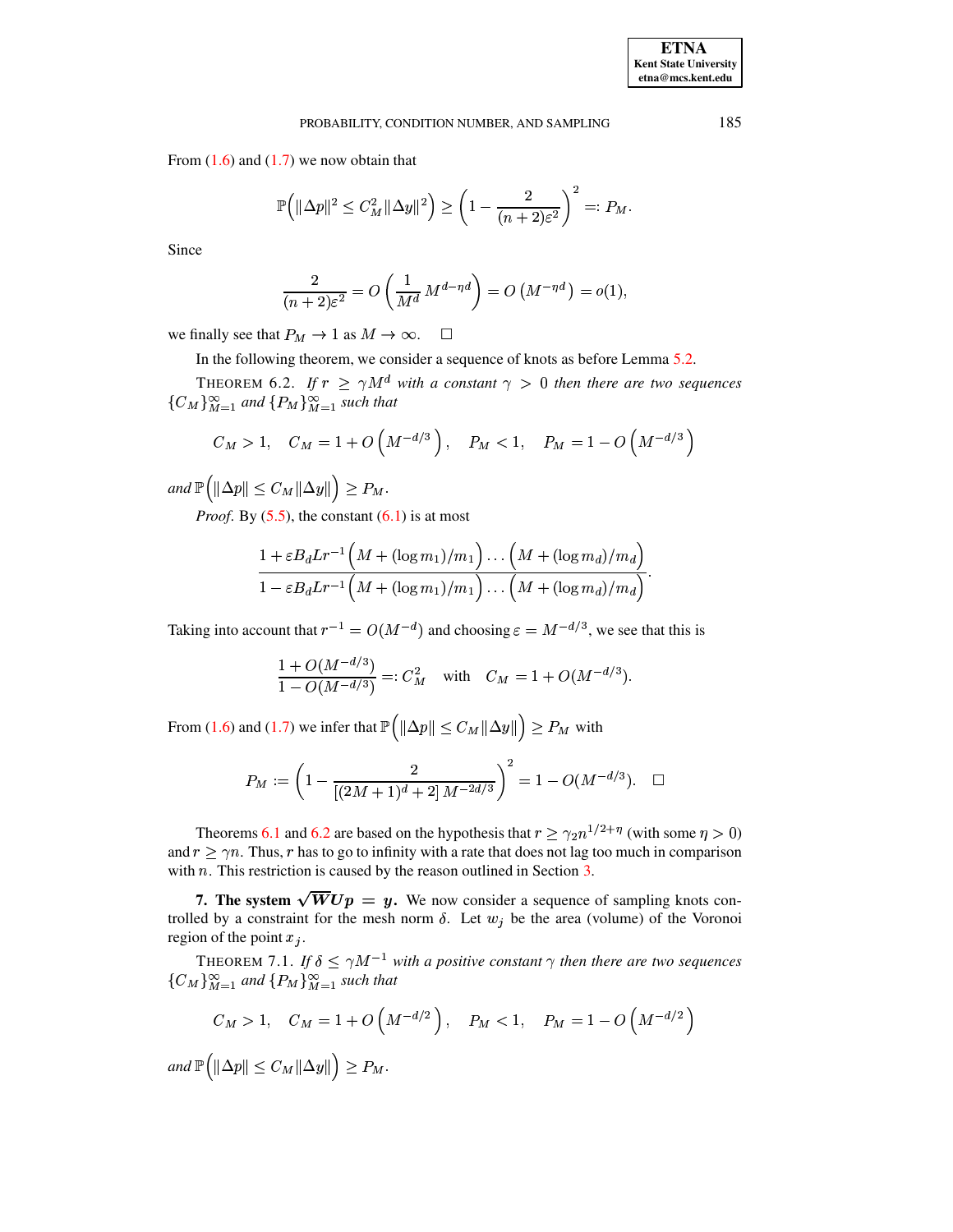*Proof.* From [8, Theorem 5] we obtain that  $||T^w|| \le (2 + e^{2\pi dM\delta})^2$  and since

$$
\|\sqrt{W}U\|_{\mathrm{F}}^2=\sum_{k\in\Pi_{M}^{d}}\sum_{j=1}^{r}w_j=\sum_{k\in\Pi_{M}^{d}}1=n
$$

the constant in  $(1.6)$  is at most

$$
\frac{1+\varepsilon(2+e^{2\pi dM\delta})^2}{1-\varepsilon(2+e^{2\pi dM\delta})^2}.
$$

Now take  $\varepsilon = M^{-d/2}$  and proceed as in the proof of Theorem 6.1  $\Box$ .

**8.** The system  $U^*Up = y$ . We now consider the  $n \times n$  system  $U^*Up = y$  in which p and the perturbation  $\tilde{p}$  are taken from  $\rho \mathbb{B}^n$  and  $\tilde{\rho} \mathbb{B}^n$  with the uniform distribution. We establish the analogues of Theorems 6.1 and 6.2.

THEOREM 8.1. If  $\mu \geq \gamma_1 r^{-1/d}$  and  $\gamma_2 M^{3/4+\eta} \leq r^{1/d} \leq \gamma_3 \exp \sqrt[5]{M}$  with positive constants  $\gamma_1$ ,  $\gamma_2$ ,  $\gamma_3$ ,  $\eta$ , then there are two sequences  $\{C_M\}_{M=1}^{\infty}$  and  $\{P_M\}_{M=1}^{\infty}$  such that

$$
C_M > 1, \quad \lim_{M \to \infty} C_M = 1, \quad P_M < 1, \quad \lim_{M \to \infty} P_M = 1
$$

and  $\mathbb{P}(|\Delta p| \leq C_M ||\Delta y||) \geq P_M$ .

*Proof.* The constant in  $(1.6)$  is

<span id="page-8-0"></span>(8.1) 
$$
\frac{\|U^*U\|_{\mathrm{F}}^2/n + \varepsilon\|U^*U\|^2}{\|U^*U\|_{\mathrm{F}}^2/n - \varepsilon\|U^*U\|^2} = \frac{\|T\|_{\mathrm{F}}^2/n + \varepsilon\|T\|^2}{\|T\|_{\mathrm{F}}^2/n - \varepsilon\|T\|^2}.
$$

The entries on the main diagonal of the  $n \times n$  matrix T are all equal to r. Hence  $||T||_F^2 \geq nr^2$ and thus  $(8.1)$  is at most

<span id="page-8-1"></span>(8.2) 
$$
\frac{r^2 + \varepsilon ||T||^2}{r^2 - \varepsilon ||T||^2}.
$$

Choosing  $\varepsilon = M^{-d/2 + \eta d}$  and estimating as in the proof of Theorem 6.1, we arrive at the assertion.  $\Box$ 

THEOREM 8.2. If  $r \ge \gamma M^d$  with a constant  $\gamma > 0$  then there are two sequences  ${C_M}_{M=1}^{\infty}$  and  ${P_M}_{M=1}^{\infty}$  such that

$$
C_M > 1
$$
,  $C_M = 1 + O\left(M^{-d/3}\right)$ ,  $P_M < 1$ ,  $P_M = 1 - O\left(M^{-d/3}\right)$ 

and  $\mathbb{P}(|\Delta p|| \leq C_M ||\Delta y||) \geq P_M$ .

*Proof.* Start with (8.2), take  $\varepsilon = M^{-d/3}$ , and proceed as in the proof of Theorem 6.2.  $\Box$ 

**9. The system**  $UU^*p = y$ **.** In this section, we turn our attention to the  $r \times r$  system  $UU^*p = y$  where p and  $\tilde{p}$  are drawn from the balls  $\rho \mathbb{B}^r$  and  $\tilde{\rho} \mathbb{B}^r$  with the uniform distribution.

THEOREM 9.1. If  $\mu \geq \gamma_1 r^{-1/d}$  and  $r^{1/d} \leq \gamma_2 M^{4/3-\eta}$  with positive constants  $\gamma_1$ ,  $\gamma_2$ ,  $\eta$ , then there are two sequences  $\{C_M\}_{M=1}^{\infty}$  and  $\{P_M\}_{M=1}^{\infty}$  such that

$$
C_M > 1, \quad \lim_{M \to \infty} C_M = 1, \quad P_M < 1, \quad \lim_{M \to \infty} P_M = 1
$$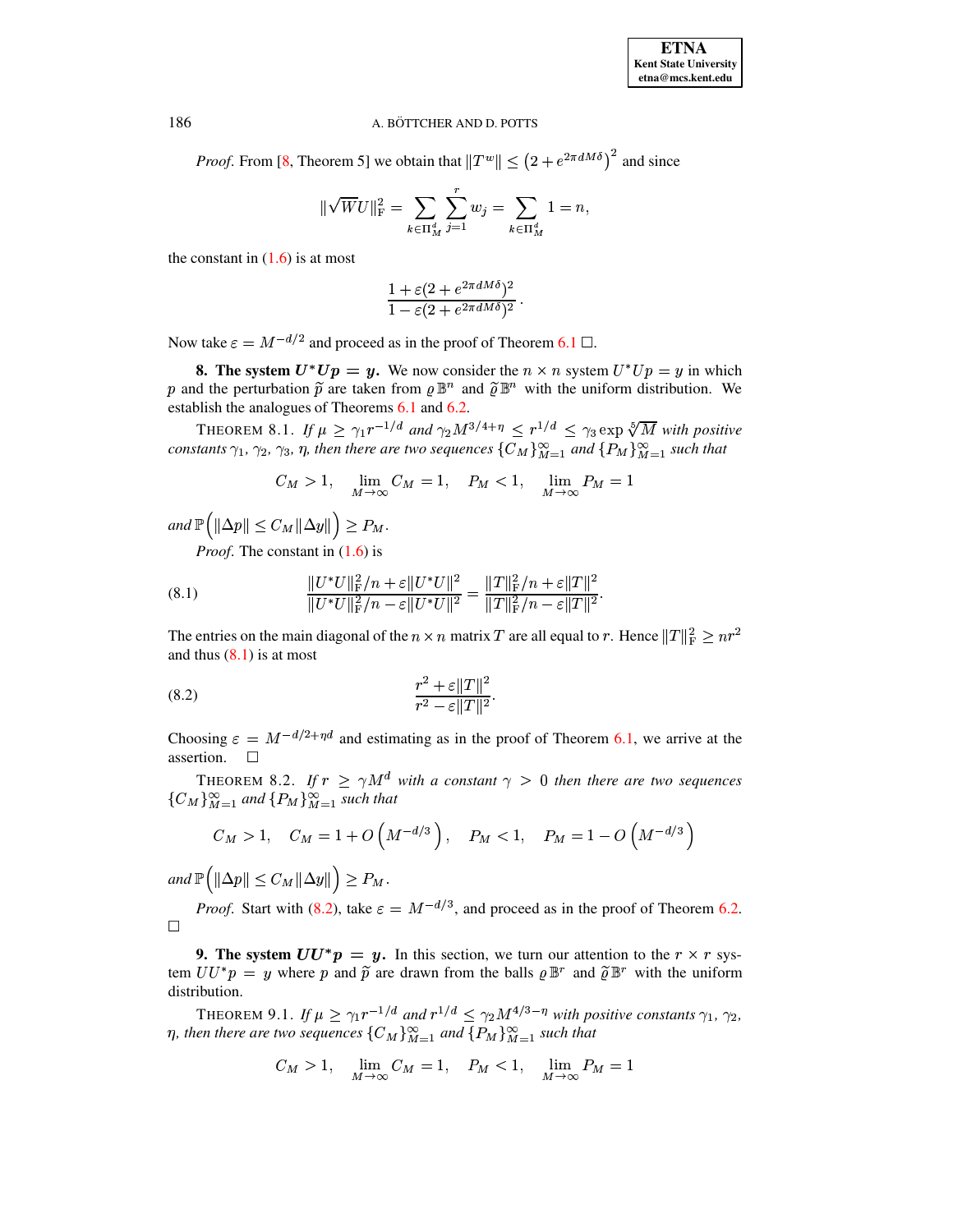*and*  $\mathbb{P}\left(\left\Vert \Delta p\right\Vert \leq C_M \|\Delta y\|\right) \geq P_M$ .

*Proof.* Now the constant in  $(1.6)$  equals

<span id="page-9-0"></span>(9.1) 
$$
\frac{\|UU^*\|_F^2/r + \varepsilon \|UU^*\|^2}{\|UU^*\|_F^2/r - \varepsilon \|UU^*\|^2} = \frac{\|S\|_F^2/r + \varepsilon \|S\|^2}{\|S\|_F^2/r - \varepsilon \|S\|^2}.
$$

All entries of the main diagonal of the  $r \times r$  matrix S are all equal to n, whence  $||S||_F^2 \geq rn^2$ . Consequently, [\(9.1\)](#page-9-0) does not exceed

<span id="page-9-1"></span>
$$
(9.2) \qquad \qquad \frac{n^2 + \varepsilon ||S||^2}{n^2 - \varepsilon ||S||^2}.
$$

Our assumption implies that  $M \geq \gamma_3 r^{3/(4d)+2\varrho}$  with some (arbitrarily small)  $\varrho > 0$ . Letting  $\varepsilon = r^{-1/2+2\varrho d}$  and estimating as in the proof of Theorem [6.1](#page-6-2) we arrive at the assertion.  $\Box$ 

The sequence of sampling knots in the following theorem is again as before Lemma [5.2.](#page-5-3) Notice that although we make no assumption about the connection between  $r$  and  $\overline{M}$  in this theorem, the nature of the knot sequence involves that necessarily  $r \leq Lm_1 \dots m_d$ , so that  $r$ is in fact majorized by  $M$ .

**THEOREM 9.2.** *There are two sequences*  $\{C_M\}_{M=1}^{\infty}$  and  $\{P_M\}_{M=1}^{\infty}$  such that

$$
C_M > 1
$$
,  $C_M = 1 + O(M^{-d/3})$ ,  $P_M < 1$ ,  $P_M = 1 - O(M^{-d/3})$ 

 $and \mathbb{P}(\|\Delta p\| \leq C_M \|\Delta y\|) \geq P_M.$ 

*Proof.* This can be obtained from [\(9.2\)](#page-9-1) with the choice  $\varepsilon = M^{-d/3}$  as in the proof of Theorem  $6.2$ .  $\Box$ 

Thus, while for the matrices U and  $U^*U$  the number r of sampling points has to be greater than a certain power of  $M$  to guarantee a good conditioning with high probability, the situation is reverse for the matrix  $UU^*$ : here r must not exceed a certain quantity increasing with  $M$  in order to ensure a good conditioning with a probability close to one.

**10. Example.** Nonuniformsampling problems are currently emerging in more and more applications. The matrix-vector multiplication with the Vandermonde-like matrix  $U$  can realized in an efficient way with the Fourier transform for nonequispaced data [\[11\]](#page-11-11). The irregular sampling problem of band-limited functions can be solved with an iterative method such as CGNR or CGNE. In practice, the numerical results are usually much better than the deterministic predictions [\[10\]](#page-11-12). As an example we consider the Fourier transform on a polar grid (and are thus in particular in the case  $d = 2$ ). For the rather complicated deterministic analysis of the example see [\[2\]](#page-11-8), [\[8\]](#page-11-10), and [\[9\]](#page-11-9), for example. The points of the polar grid lie on concentric circles around the origin, restricted to the unit square (see Figure [10.1,](#page-10-0) left). Instead of concentric circles, the nodes of the *linogram* or *pseudo-polar grid* lie on concentric squares around the origin. Thus, they are typically given by a slope and an intercept. Depending on the slope, we distinguish two sets of nodes,

(10.1) 
$$
x_{t,j}^{\text{H}} := \left(\frac{j}{R}, \frac{4t}{T}\frac{j}{R}\right), \quad x_{t,j}^{\text{V}} := \left(-\frac{4t}{T}\frac{j}{R}, \frac{j}{R}\right)
$$

where  $j = -R/2, ..., R/2 - 1$  and  $t = -T/4, ..., T/4 - 1$  (see Figure [10.1,](#page-10-0) right). The number of points for this grid is about  $r = TR$ . We choose  $R = 4M$  and  $T = 8M$ . This gives  $\delta = 1/(4M)$ . In the proof of Theorem [7.1](#page-7-1) we established that

<span id="page-9-2"></span>(10.2) 
$$
\|\Delta p\|^2 \le \frac{1 + \varepsilon (2 + e^{\pi})^2}{1 - \varepsilon (2 + e^{\pi})^2} \|\Delta y\|^2
$$

**ETNA Kent State University etna@mcs.kent.edu**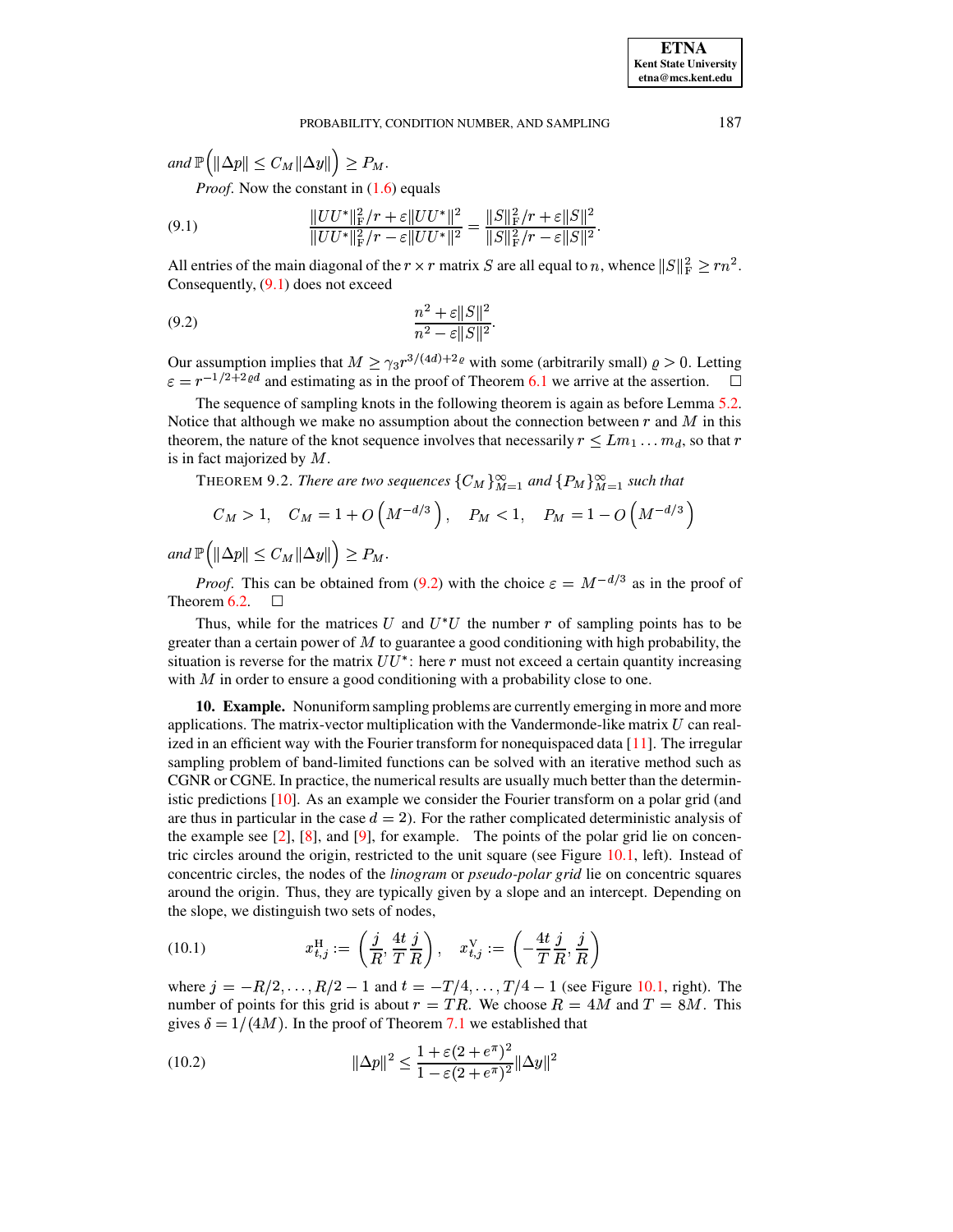



FIG. 10.1. Polar grid (left) and linogram grid (right).

<span id="page-10-0"></span>

<span id="page-10-1"></span>FIG. 10.2. Estimate for the "probabilistic" condition number  $\|\Delta p\|/\|\Delta y\|$  with a probability of at least 0.9.

with a probability of at least

$$
P:=\left(1-\frac{2}{(4M^2+4M+3)\varepsilon^2}\right)^2.
$$

Figure  $10.2$  shows the constant in  $(10.2)$  and thus an estimate for the "probabilistic" condition number  $\|\Delta p\|/\|\Delta y\|$  for the probability  $P = 0.9$ . Consequently, the reconstruction of a trigonometric polynomial from the values on the linogram grid can be realized very effi-